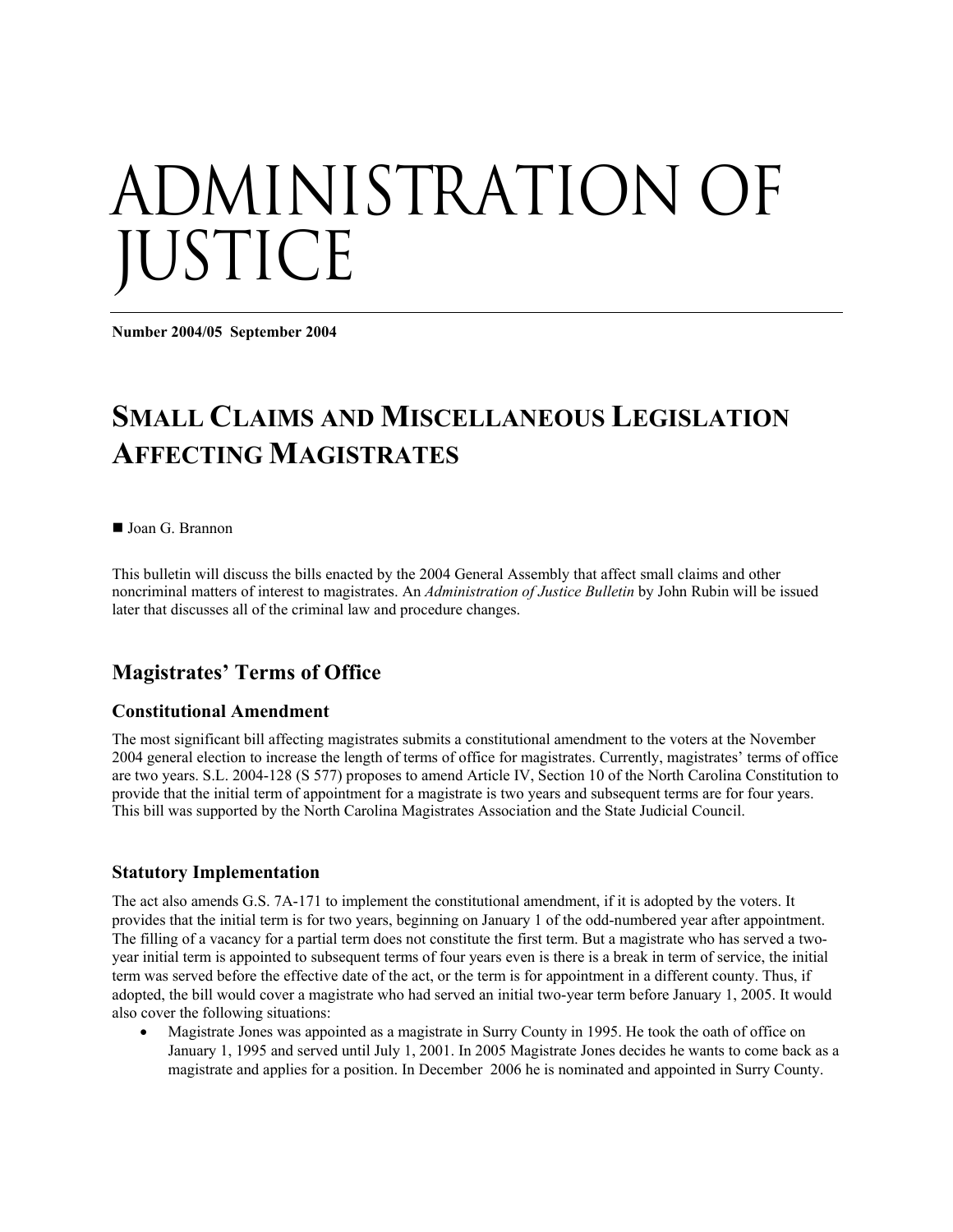- When he takes the oath of office on January 1, 2007, that term will be for four years because he had served an initial two-year term from January 1, 1995 until December 31, 1996.
- Magistrate Smith was appointed as a magistrate in Guilford County and took the oath of office on January 1, 2001. She serves as a magistrate in Guilford until February 2006 when she moves to Mecklenburg County. In May of 2006 she is appointed to fill a vacancy in Mecklenburg County. In December 2006, she is appointed to a term beginning January 1, 2007. When she takes the oath of office on January 1, 2007 that term is for four years.

#### **Procedure for Appointment**

The new law also clarifies the procedures for nominating and appointing magistrates. Under the previous provision the statute required the clerk to send nominations to the senior resident superior court judge to fill the minimum quota established for the county and after the appointment of those magistrates to follow the same procedure for filling authorized positions above the minimum statutory quota. That provision was rarely followed. In most cases the clerk sent nominations for the total number of positions authorized for the county and the judge appointed for all of the authorized positions at one time. The amended G.S. 7A-171 adopts the practice of submitting nominations for all authorized positions that expire on December 31 of that year.

#### **Effective Date of Constitutional Provision**

If approved by the voters, the constitutional amendment is effective January 1, 2005.

However, the implementing amendment to G.S. 7A-171 becomes effective January 1, 2005 and "applies to appointments that take effect after that date." Because a public officer is required to take an oath of office before entering on the duties of his office, $<sup>1</sup>$  an appointment as a magistrate would take</sup> effect on the date that the magistrate takes the oath of office. If a magistrate who has served an initial twoyear term before January 1, 2005 takes the oath of office on January 2, 2005 or thereafter, that magistrate's term is for four years. However, if the magistrate takes the oath of office on January 1, 2005 the term is for two years only.

A magistrate who has been serving in office on December 31, 2004 automatically holds over until his or her successor is appointed and duly qualified.2 Therefore, that magistrate is authorized to perform any duties as a holdover magistrate from January 1, 2005 until he or she takes the oath of office for a new term.

#### **Small Claims**

#### **Amount in Controversy**

S.L. 2004-128 (S 577) amends G.S. 7A-210 to increase the amount in controversy for a small claims case from \$4,000 to \$5,000 effective October 1, 2004. The increase applies to actions filed on or after that date.

#### **Service of Process Fee**

S.L. 2004-113 (H 918) amends G.S. 7A-311 to increase the sheriff's fee from \$5 to \$15 for serving civil process. Based on that increase, effective September 1, 2004, the cost for filing a small claims action against one defendant is \$70 (\$12 facilities fee, \$43 General Court of Justice fee, and \$15 fee to the sheriff for serving the complaint and summons). The new law provides that the counties must use 50% of the civil process fees to ensure the timely service of process, which may result in more deputies being hired to serve process.

#### **Landlord Charge for Water and Sewer Service**

S.L. 2004-143 (H 1083) was enacted to promote water conservation in multifamily residential properties. It adds G.S. 42.1 and  $62-110(g)$  to authorize a landlord, in a written lease, to charge the cost of providing water or sewer to tenants who occupy the same contiguous premises. The costs must be based on the user's metered consumption, and the landlord must get prior approval for authority to charge for water or sewer services from the Utilities Commission. The landlord may charge a charge reasonable administrative fee for providing water or sewer service not to exceed an amount authorized by the Utilities Commission.

A landlord cannot disconnect or terminate water or sewer services for nonpayment of the amount due for that service. Failure to pay the costs for water or sewer can not be used as basis for termination of a lease, and any payment to the landlord must be applied to rent

 $1$  G.S. 128-5.

 <sup>2</sup> G.S. 128-7.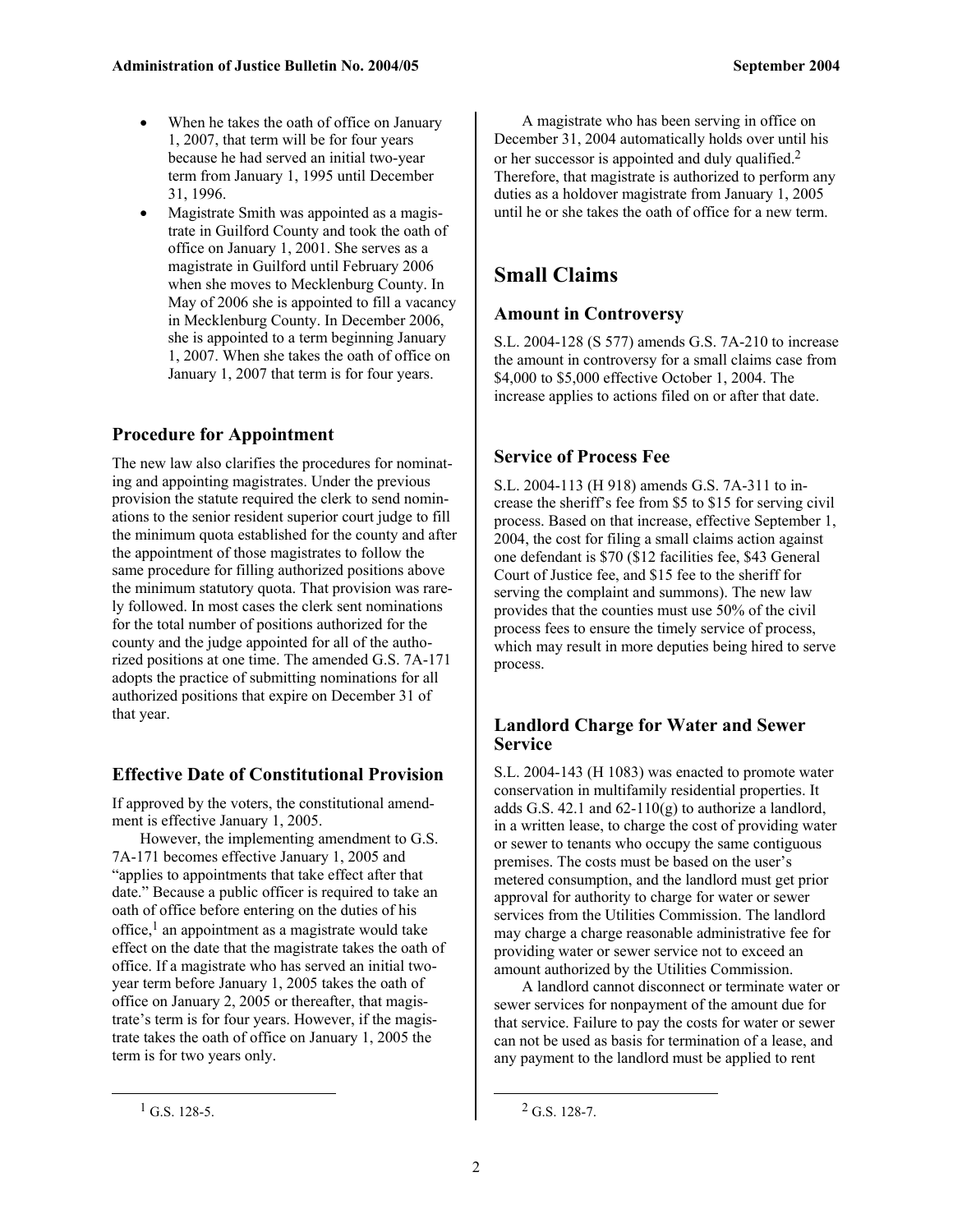owed first and then to the charges for water and sewer unless otherwise designated by the tenant. An interesting question is whether the provision that failure to pay the costs for water or sewer can not be used as a basis for termination of a lease would allow a tenant to raise an affirmative defense of retaliatory eviction if a landlord terminated a month-to-month or week-to-week lease and the tenant claims the termination was substantially as a result of tenant not paying the water or sewer bill.3

The landlord may not charge a late fee for failure to pay for water or sewer services but may use the security deposit for nonpayment of those costs.

The Residential Rental Agreements Act (GS 42- 42) is amended to require a landlord who is providing water or sewer service and who has actual knowledge from the supplying water system or other reliable source that water being supplied to tenants exceeds the maximum contaminant level to notify tenants that water exceeds maximum contaminant level.

S.L. 2004-143 became effective August 1, 2004.

# **Domestic Violence Protective Orders**

S.L. 2004-186 (H 1354) made numerous significant changes in domestic violence law, most of which affected criminal prosecutions and are discussed in the Administration of Justice Bulletin on criminal law and procedure. The noncriminal change that affects magistrates who are authorized to issue ex parte domestic violence protective orders deals with granting child custody as a type of relief in an ex parte domestic violence protective order. Formerly, G.S. 50B-2(c1) provided that a magistrate could enter a temporary order for custody in an ex parte domestic violence order only if the magistrate found that the child was exposed to a substantial risk of bodily injury or sexual abuse. Under S.L. 2004-186 a magistrate may order custody ex parte if there is a substantial risk of physical or emotional injury or sexual abuse. Neither "physical" nor "emotional" injury is defined. Black's Law Dictionary states that physical injury and bodily injury are the same and defines bodily injury as "physical damage to a person's body."4 Thus, physical injury probably means more than mere physical contact and less than "serious" injury.

The closest definition of emotional injury<sup>5</sup> found in North Carolina law is in the criminal rape and sexual offense law where inflicting "serious personal injury: raises the offense to first degree. The court has held that "serious personal injury" can be mental or emotional injury,6 but the injury must be extended for some appreciable time beyond the incidents surrounding the crime itself.7 Testimony that the victim moved out of her home to live with her niece because she was "scared to go back" home was not sufficient to support a conclusion that the victim sustained a "serious" personal injury.8 But evidence that victim suffered appetite loss, severe headaches and sleep difficulty was sufficient to prove "serious personal injury."<sup>9</sup> "Emotional injury" for purposes of an ex parte domestic violence protective order does not require serious injury so what is required should be less than that required by the court for serious personal injury.

One issue is whether the plaintiff must show some specific emotional behavioral change in the child such as crying, nightmares or whether statistical information about emotional damage to children witnessing domestic violence is sufficient. The statute specifies that the magistrate must determine whether the child is exposed to a substantial risk of emotional injury, not that the child has suffered emotional injury. Therefore, statistical evidence about the affect on children of witnessing domestic violence may be sufficient.

Similarly, the magistrate may find that the child is exposed to a substantial risk of physical injury if the defendant struck the plaintiff while the plaintiff was holding the child even though the child was not actually hit.

If the plaintiff requests custody, the magistrate must consider and may order the defendant to stay away from a minor child, to return a minor child to, or to not remove a minor child from the physical care of a

 $3$  G.S. 42-37.1(a)(4) protects "a good faith attempt to exercise, secure or enforce any rights existing under State law."

 $4$  Black's Law Dictionary ( $7<sup>th</sup>$  ed. 1999).

 <sup>5</sup> The only civil actions based on emotional injury alone are intentional or negligent infliction of emotional distress. But those actions require "severe emotional distress" which means neurosis, psychosis, chronic depression, phobia, any type of severe and disabling emotional or mental condition which may be generally recognized and diagnosed by professionals trained to do so. Johnson v. Ruark Obstetrics and Gynecology Associates, P.A., 327 N.C. 283, 304, 395 S.E.2d 85, 97 (1990). Clearly, emotional injury is less than is required for severe emotional distress.

<sup>6</sup> State v. Boone, 307 N.C. 198, 204, 297 S.E.2d 585, 589 (1982).

<sup>7</sup> State v. Boone, 307 N.C. at 205, 297 S.E.2d at 589.

<sup>8</sup> State v. Lilly 117 N.C.App. 192, 195, 450 S.E.2d 546, 548 (1994).

<sup>9</sup> State v. Davis, 101 N.C.App. 12, 398 S.E.2d 645 (1990), *dismissal allowed, disc. review denied*, 328 N.C. 574, 403 S.E.2d 516 (1991).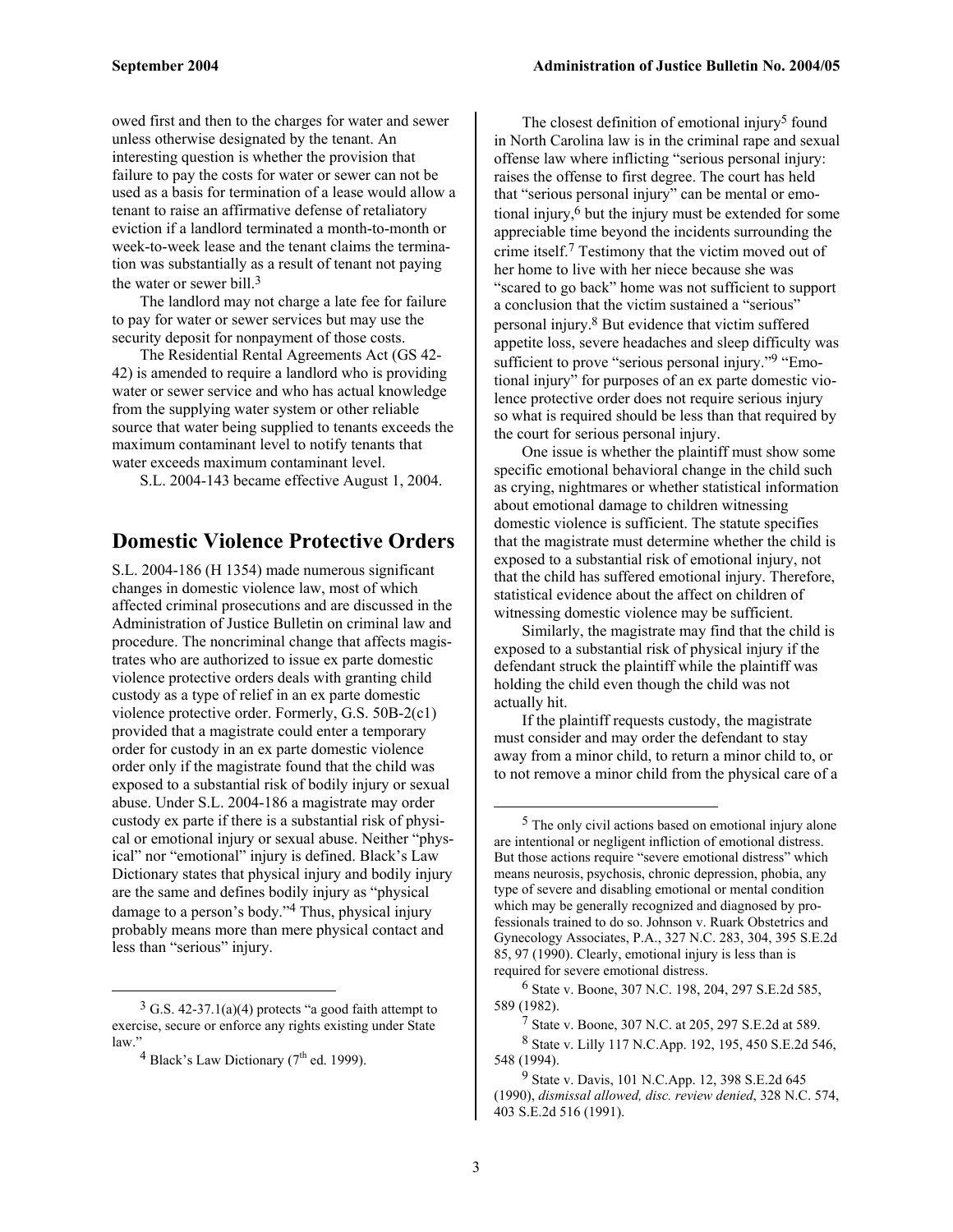parent or person *in loco parentis* if the magistrate finds that

- the child is exposed to a substantial risk of physical or emotional injury or sexual abuse;
- the order is in the best interest of the minor child, and
- the order is necessary for the safety of the minor child.

If the magistrate determines that it is in the best interest of the minor child for the defendant to have contact with the minor child, the magistrate must issue an order designed to protect the safety and well-being of the minor child and the aggrieved party. The order must specify the terms of contact between the defendant and the minor child and may include a specific schedule of time and location of exchange of the minor child, supervision by a third party or a supervised visitation center, and any other conditions that will ensure both the well-being of the minor child and the plaintiff. Before a magistrate can grant child custody, the plaintiff must fill out an "Affidavit as to Status of Minor Child" (AOC-CV-609) for each child.

The new child custody provision does not affect the authority of a magistrate to order the defendant to stay away from various locations, such as the plaintiff's residence, the child's day care or school.

S.L. 2004-186 prohibits employers from discharging, demoting, or denying a promotion to an employee who took reasonable time off from work to attempt to obtain relief under Chapter 50B.

It also provides that 95¢ of every criminal and civil General Court of Justice portion of court costs that goes to the State Treasurer will be funneled to legal services programs to provide legal representation to domestic violence victims in actions for protective orders, child custody and visitation cases, and other services that ensure the safety of the client and the client's children. Magistrates might see legal services attorneys seeking ex parte orders on behalf of victims but more likely they will not appear on behalf of victims until the regular protective order hearing before a district court judge.

Finally, the new law mandates domestic violence training for law enforcement officers and requests the Supreme Court to adopt rules establishing minimum education for district court judges in handling civil and criminal domestic violence cases and to study training for all court personnel in the area of domestic violence.

### **Civil No-Contact Orders**

#### **Victims of Stalking or Sexual Conduct**

Advocates of victims of stalking or sexual assault sought a statute providing for orders protecting those victims similar to the law protecting victims of domestic violence. S.L. 2004-194 (H 951) serves that purpose by adding a new General Statutes Chapter 50C to allow victims of stalking and nonconsensual sexual conduct that occurred in North Carolina to seek civil no-contact orders. The new law specifies that it is not available if the relationship between parties is a "personal relationship." In other words if the relationship is one that would qualify for a domestic violence protective order the parties must proceed under General Statutes Chapter 50B, not Chapter 50C. Chapter 50C is intended only for victims who cannot seek domestic violence orders.

#### *Conduct Covered*

Chapter 50C applies if the defendant commits an act of nonconsensual sexual conduct or stalking. Sexual conduct is defined as any intentional or knowing touching, fondling, or sexual penetration by a person, either directly or through clothing, of the sexual organs, anus, or breast of another for the purpose of sexual gratification or arousal. The definition of stalking is the same as the crime of stalking  $(G.S. 14-277.3)$ —following on more than one occasion or otherwise harassing another person without legal purpose with the intent to (a) place the person in reasonable fear either for the person's safety or the safety of the person's immediate family or close personal associates or (b) cause that person to suffer substantial emotional distress by placing that person in fear of death, bodily injury, or continued harassment and that in fact causes that person substantial emotional distress.

#### *Filing the Action*

A victim of unlawful conduct that occurred in North Carolina or an adult who resides in North Carolina on behalf of a minor child or incompetent adult who is a victim of unlawful conduct that occurred in this state may seek a no-contact order by filing a verified complaint for an order in district court. The action may be filed in the county where the unlawful conduct occurred, where the plaintiff resides, or where the defendant resides. The victim may omit his or her address from all documents filed with the court and designate an alternative address to receive notice of motions or pleadings if the victim states that disclosure would place the victim or a member of the victim's family or household at risk for further unlawful conduct.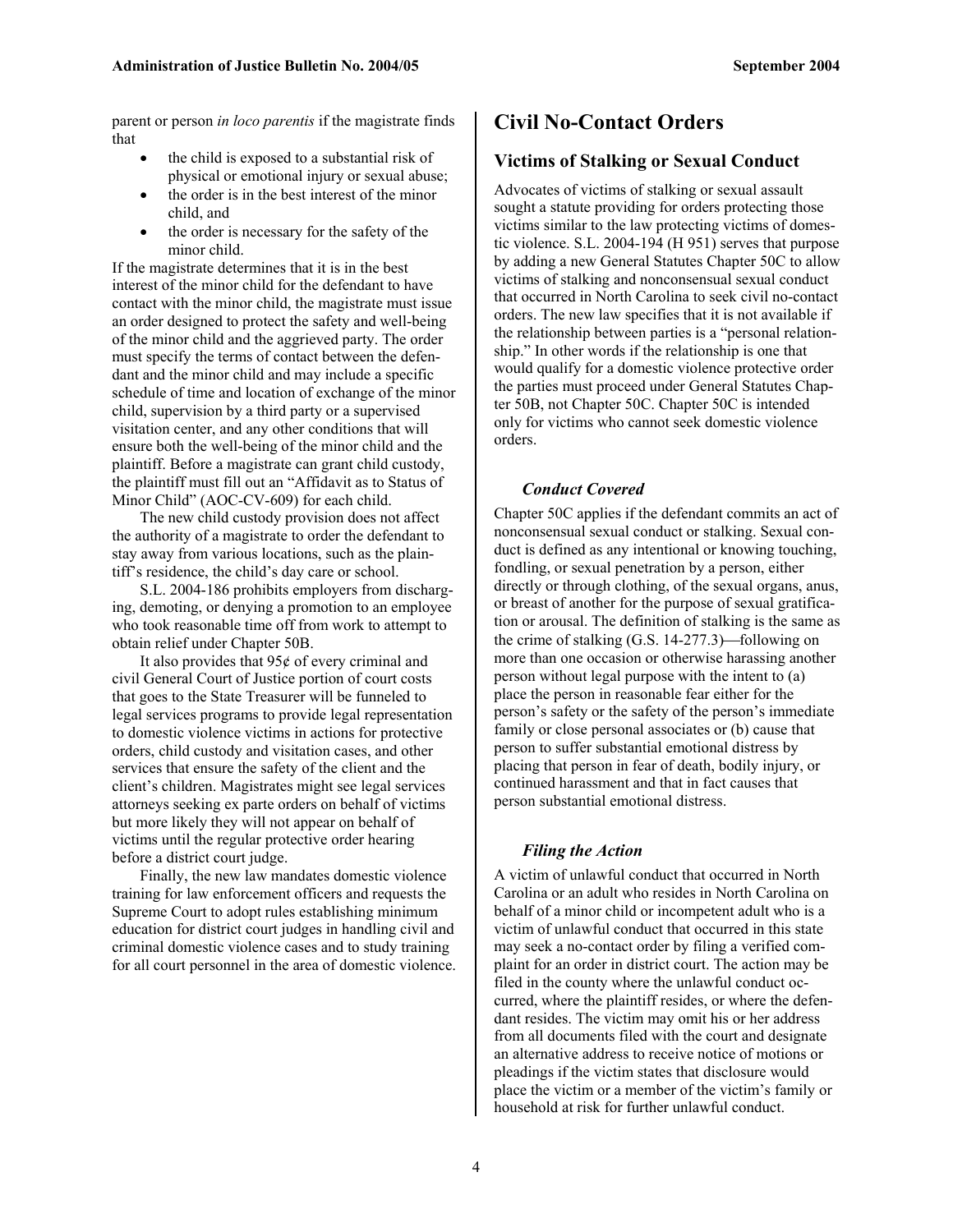There are no court costs for filing this action. The summons and complaint must be served by sheriff by personal delivery in accordance with Rule 4 and if the sheriff cannot by due diligence serve in that manner be the defendant may be served by publication in accordance with Rule 4(j1).

#### *Ex parte Temporary Order*

Generally, ex parte orders will be issued by a district court judge. However, The law authorizes the chief district judge of each judicial district to designate at least one district court judge or magistrate for each county to be available to issue ex parte temporary orders when district court is not in session. If a magistrate is designated to hear those cases, the statute provides that the complainant may file for a temporary order before the magistrate, which would allow the complainant to file the verified complaint with the magistrate. In order to issue a temporary no-contact order, the magistrate must find that

- it clearly appears from the specific facts shown by the complaint that immediate injury, loss, or damage will result to the victim before the defendant can be heard in opposition;
- the plaintiff certifies to the court  $(a)$  the efforts, if any, that have been made to give notice to the defendant and the reasons supporting the claim that notice should not be required or (b) that there is good cause to grant the remedy because the harm that the remedy is intended to prevent would likely occur if the respondent were given any prior notice of the plaintiff's efforts to obtain judicial relief:
- the victim suffered unlawful conduct committed by the defendant (but physical injury is not required); and
- there is an immediate and present danger of harm to the victim.

If there is no evidence of immediate injury, loss or damage or the plaintiff does not certify to the necessity of a hearing without notice, a district court judge may issue a temporary order after notice to the defendant.

An ex parte temporary order must include date and hour of issuance; be filed immediately in clerk's office and entered of record; define the injury and state why it is irreparable and why the order was granted without notice; state when it expires; and give notice of date of hearing for permanent order.

A temporary order is effective for not more than 10 days unless within that time the court extends the order for good cause for up to 10 days or for a longer period of time with consent of the defendant. It is

unclear whether "court" includes a magistrate for purposes of extending an ex parte order for an additional ten days but the safest practice would be for a district court judge to extend the order.

#### *Relief*

In a temporary no-contact order the magistrate may order

- defendant not to visit, assault, molest, or interfere with the victim;
- defendant to cease stalking the victim;
- defendant to cease harassment of the victim;
- defendant not to abuse or injure the victim;
- defendant not to contact victim;
- defendant not to enter or remain present at victim's residence, school, place of employment, or other specified places at times when victim is present.
- any other relief the magistrate determines is necessary and appropriate.

#### *Permanent Order*

Chapter 50C allows a district court judge to enter a permanent no-contact order after notice to a defendant. Although designated a permanent order, it may not be for longer than one year, but the order may be renewed by a district court judge.

#### *Penalty for Violating Order*

A knowing violation of a no-contact order is punishable as contempt. A district court judge must conduct the contempt hearing. A judge, magistrate or clerk may issue a show cause order to appear before the judge for a contempt hearing. However, magistrates should check with their chief district judge before issuing show cause orders in this situation. Violating a nocontact order is not a separate crime like violating a domestic violence protective order. However, the conduct engaged in by the defendant that constitutes a violation may also constitute a crime. For example, if the no-contact order prohibits the defendant from injuring the plaintiff and the defendant hits the plaintiff, the defendant can be charged with assault.

#### *Effective Date*

S.L. 2004-194 is effective December 1, 2004 and applies "to actions that give rise to civil no-contact orders issued under this act on or after that date." This provision is not clear. If "actions" means conduct then it could be interpreted to mean that the unlawful conduct must occur on or after December 1. If "actions"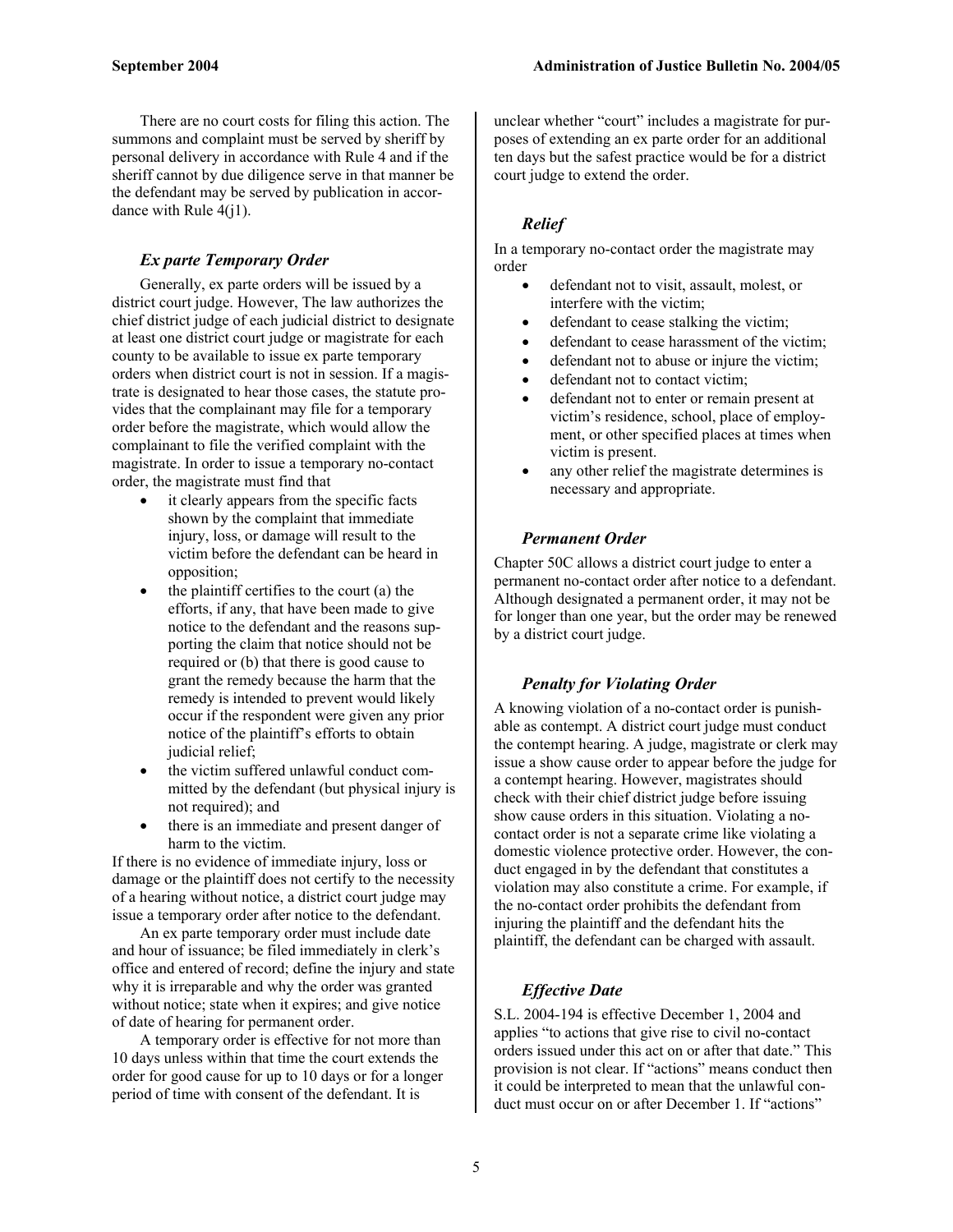means the lawsuit, the provision could mean that the complaint or motion for a no-contact order must be filed on or after December 1 but the conduct giving rise to the complaint can occur before that date. Finally, it is possible to read the provision that phrase "on or after this date" modifies civil contact orders issued under this act. Under that reading the no-contact order itself must be issued on or after December 1. There is no constitutional prohibition about seeking a civil order for conduct that occurred before the effective date of the act. Therefore, the better reading is either that it applies to actions or motions filed on or after December 1 or no-contact orders issued on or after that date. I believe that the grammatically correct reading would be that the order is entered on or after December 1, but the safer reading would be that the lawsuit or motion seeking the order was filed on or after that date.

#### **Workplace Violence**

S.L. 2004-165 (S 916) **a**dds Article 23 to General Statutes Chapter 95 allowing an employer to file a district court civil action seeking a no-contact order on behalf of an employee who has suffered unlawful conduct at employer's workplace. The employer must consult with the employee before seeking an order to determine whether there are safety concerns for the employee in participating in the process, but the employee's consent is not required.

"Unlawful conduct" is defined as:

- attempting to cause bodily injury or intentionally causing bodily injury;
- willfully and on more than one occasion. following, being in the presence of, or otherwise harassing (as defined in G.S. 14- 277.3—the criminal stalking law) without legal purpose and with intent to place the employee in reasonable fear for the employee's safety; or
- willfully threatening by any means to physically injure the employee in a manner and under circumstances that would cause a reasonable person to believe that the threat is likely to be carried out and that actually causes the employee to believe that the threat will be carried out.

The procedure to seek a workplace violence order is almost identical to that for victims of stalking or sexual conduct, except that court costs are assessed for filing this action. The court may issue a ten-day temporary no-contact order and a permanent order for up to one year.

#### *Ex Parte Temporary Order*

The chief district judge may appoint at least one district judge or magistrate in each county to be reasonably available to issue temporary civil no-contact orders when court is not in session.

The magistrate may issue a temporary no-contact order if

- it clearly appears from the specific facts shown by the complaint that immediate injury, loss, or damage will result to the complainant or employee before the defendant can be heard in opposition;
- the plaintiff certifies to the court either  $(a)$  the efforts, if any, that have been made to give notice to the defendant and the reasons supporting the claim that notice should not be required or (b) that there is good cause to grant the remedy because the harm that the remedy is intended to prevent would likely occur if the defendant were given any prior notice of the plaintiff's efforts to obtain judicial relief;
- the employee suffered unlawful conduct carried out at the workplace by the defendant; and
- there is an immediate and present danger of harm to the employee.

#### *Relief*

If the employer proves that the employee has been the subject of unlawful conduct at the employer's place of business, an authorized magistrate may order:

- defendant not to visit, assault, molest, or otherwise interfere with employer or employer's employee at the workplace;
- defendant to cease stalking the employee at the workplace;
- defendant to cease harassment of the employer or employee at the workplace;
- defendant not to abuse or injure the employer, employee or employer's property at the workplace;
- defendant not to contact either the employer or employee at the workplace; or
- any other relief that is necessary and appropriate.

An ex parte temporary order must include date and hour of issuance; be filed immediately in clerk's office and entered of record; define the injury and state why it is irreparable and why the order was granted without notice; state when it expires; and give notice of date of hearing for permanent order. A temporary order is effective for not more than 10 days unless within that time the court extends the order for good cause for up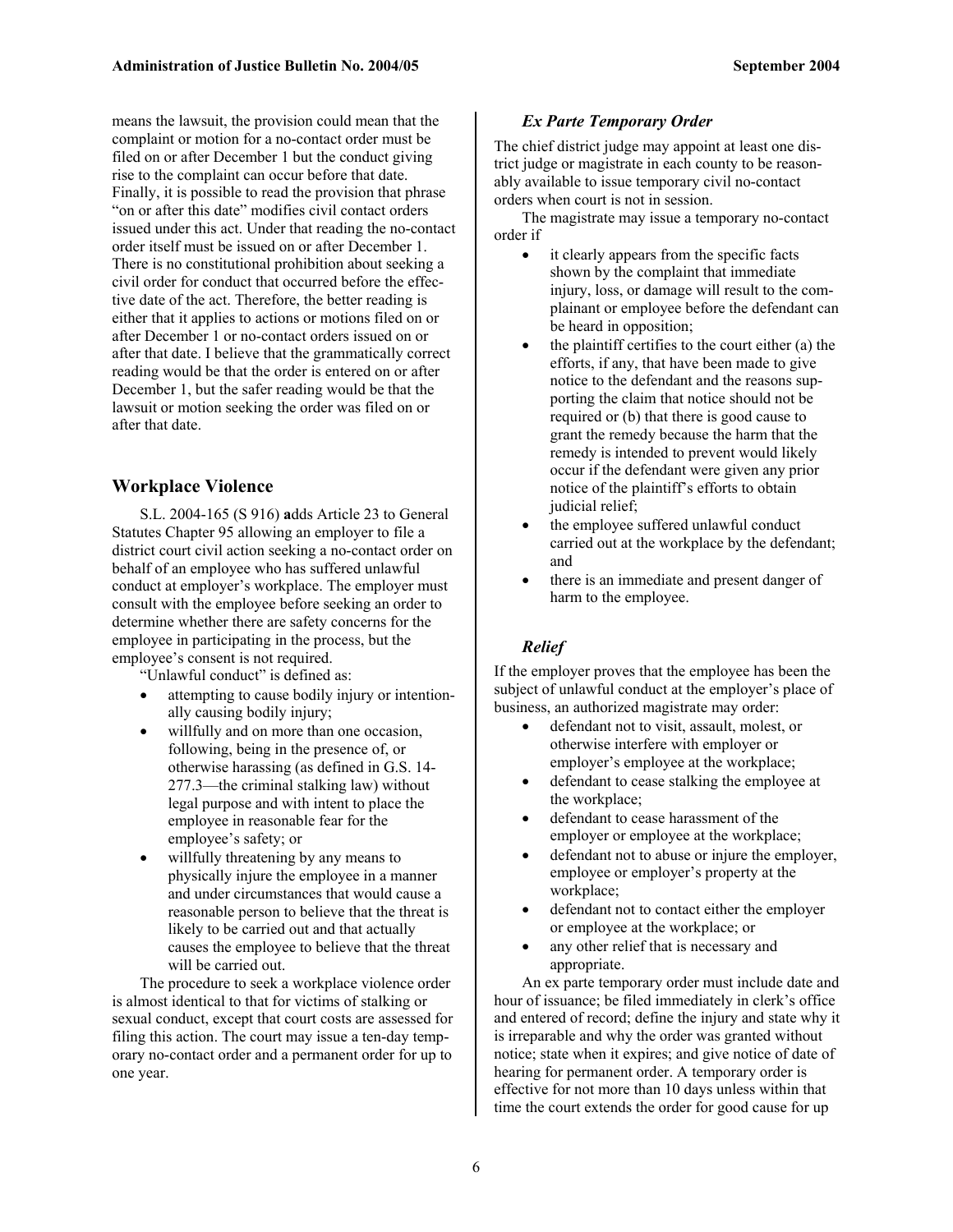to 10 days or for a longer period of time with consent of the defendant. The penalty for violating a no-contact order is contempt.

#### *Employment Discrimination Prohibited*

A new General Statute 95-270 prohibits an employer from discharging, demoting, denying promotion to, or disciplining an employee who takes a reasonable amount of time off from work to obtain relief under Chapter 50B or Chapter 50C. (The provisions with regard to discharge for obtaining 50B order are identical to provisions in S.L. 2004-186 (H 1354), amending GS Ch. 50B.)

#### *Effective Date*

The act is effective December 1, 2004 and applies to actions that give rise to no-contact orders issued under this act on or after that date. See the discussion in the section on no-contact orders for victims of stalking or sexual conduct for a discussion of this provision.

# **Involuntary Commitment**

In a high profile case in the Raleigh area, law enforcement officers refused to serve an involuntary commitment custody order in the county in which the defendant was found because the order was issued in another county. Both the law enforcement officers and apparently the magistrate with whom they spoke believed that the custody order could be served only in the county in which it was issued. Although that was not in fact correct, S.L. 2004-23 (H 1366) was enacted to specifically provide in the involuntary commitment statutes that a custody order issued by a magistrate or clerk is valid throughout the state and can be served in any county in North Carolina no matter where it was issued.

# **Court Administration**

#### **Budget**

#### *New Positions*

S.L. 2004-124 (H 1414) adds the following new court officials:

- 2 magistrates, one each in Davie and Macon Counties.
- 2 resident superior court judges, one in District 3B and one in District 15B.
- 1 special superior court judge, effective Dec.

1, 2004.

- 4 new district court judges, one in each of the following districts: 5, 17B, 21, 29.
- 40 deputy clerks beginning Oct. 1, 2004.
- 15 assistant district attorneys, one in each of the following districts: 1, 2, 7, 9, 10, 13, 16B, 18, 25, 27B, 28, 30 and 3 in District 26. Effective Dec. 1, 2004.
- 1 investigatorial assistant for the district attorney in District 16A, effective Jan. 1, 2005.
- 2 legal assistants for the district attorney in District 4.
- 2 roving court reporters.
- Authorizes Indigent Defense Services (IDS) to create 12 new attorney positions and 6 support staff positions for expansion of existing public defender offices

#### *Provisions Affecting Magistrates*

- Requires AOC to evaluate the need for magistrates across the state and to reexamine the caseload formula it uses to assign priority to need for magistrates and report to the General Assembly by March 15, 2005.
- Amends GS 7A-171.1 to provide that a magistrate licensed to practice law in any State, not only North Carolina, begins at Step 4 of the salary scale.

#### *Programs*

- Authorizes AOC to use up to \$500,000 in receipts collected from Worthless Check Program to create up to 10 positions in district attorneys' offices that are establishing or expanding worthless check programs.
- Requires AOC to develop a plan to continue drug treatment court services through timelimited non-State funding. Provides funding for drug treatment programs in Durham, Mecklenburg and Randolph counties.
- Requires AOC to conduct a pilot program in District 27B for SBI lab analysts to provide courtroom testimony by videoconference.
- Requires AOC to conduct pilot mental health courts as a component of drug treatment courts in Districts 15B, 26 and 28. Appropriates \$36,000 to AOC to pay for administrative and evaluation costs of operating the pilot mental health courts.
- Provides \$1 million for interpretation services in court proceedings.
- Provides \$50,000 to expand custody media-